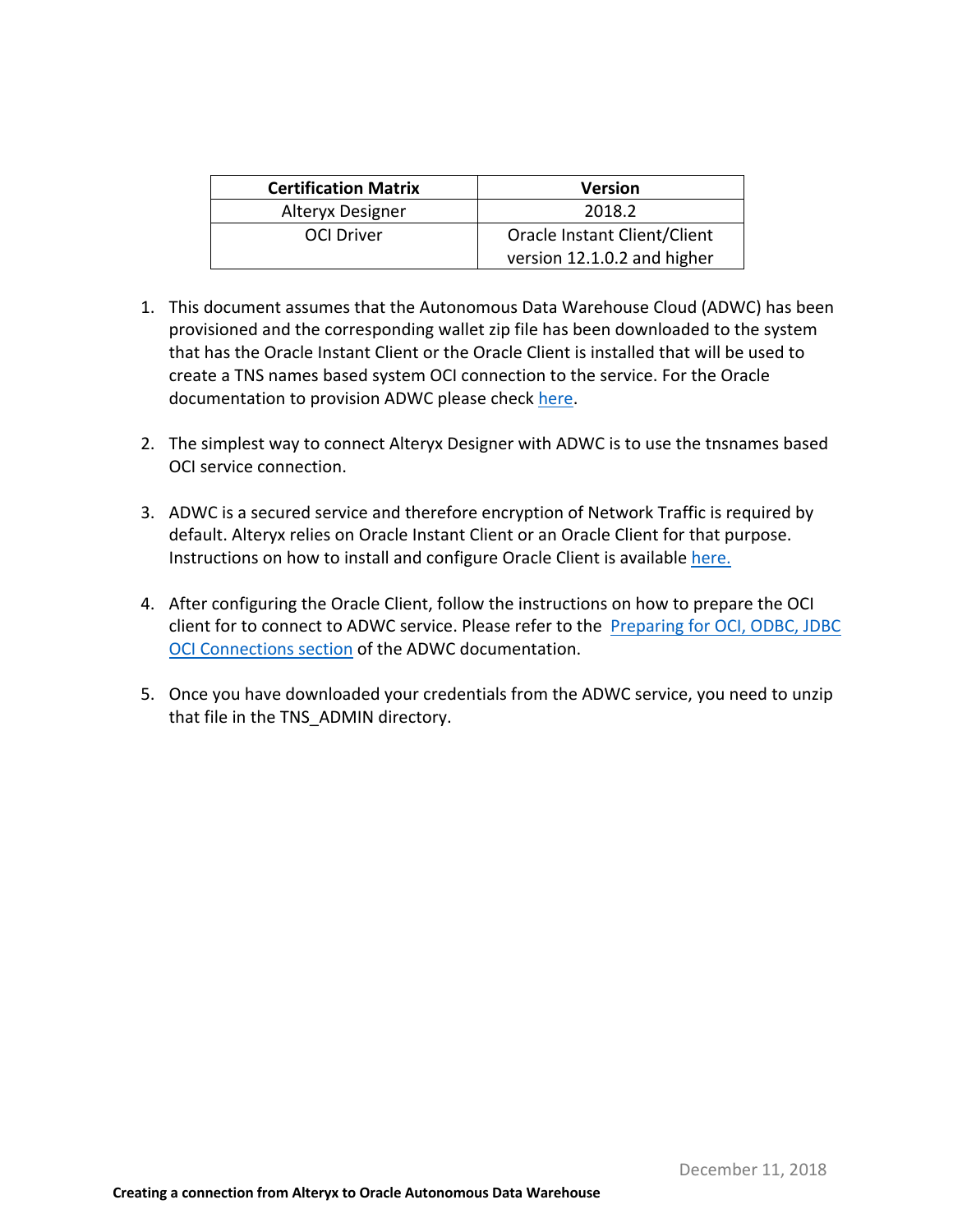**Below is a pictorial example of connecting Alteryx Designer with ADWC after the prerequisites of installing the Oracle Client has been completed on Windows OS.** 

 1. Drag and drop the Input Data artifact into your Workflow canvas. From the 'Connect a file or database' section, choose the 'Other Databases' option and look for Oracle OCI… option. Enter the right TNS Service name. User Name and the Password and press OK.

| <b>Oracle Connection</b> | x            |
|--------------------------|--------------|
| <b>TNS Server Name</b>   |              |
| ADWCDEMO_high            |              |
| User Name                | Password     |
| admin                    | ************ |
|                          | Cancel<br>ОК |

 2. From the Schema tree, choose the right table and drag it into your Query Builder and press OK